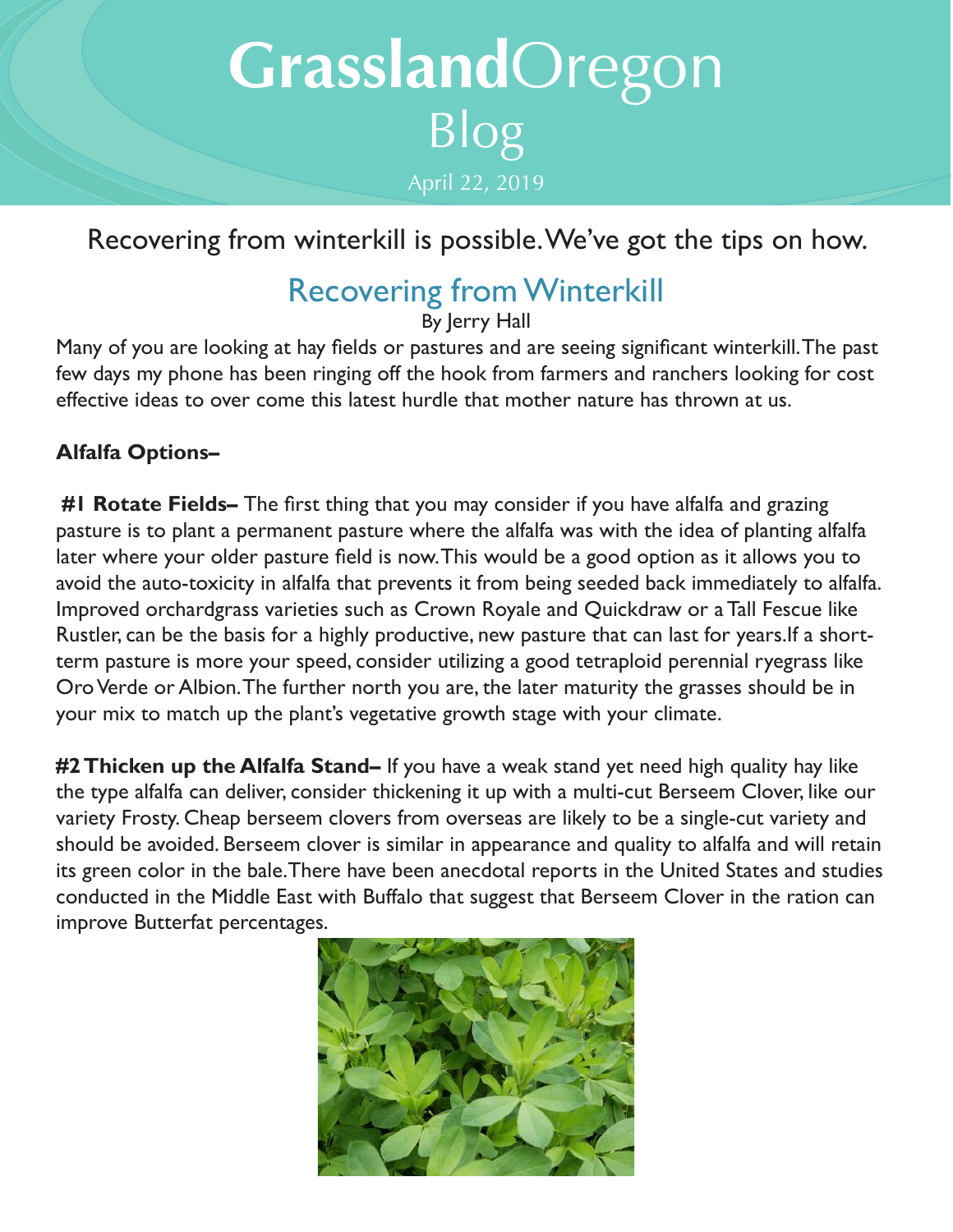You can also utilize Italian Ryegrass (biennial types), Tetraploid Intermediate Ryegrass, Festuloliums, Teff, or small grains to help fill in a field. The downside is that mixed hay brings a lower price to that of all legume hay.

If you irrigate your hayfield you will need to decrease the amount of water that you apply at a single time and speed up the frequency for optimum success. Remember that annual grasses and clovers have shorter root systems.

#### **Raise Your Cutting Height**

You will need to raise your cutting height to 3-4 inches as the ability to re-grow lies in the base of annual plants and not the roots like alfalfa. Assess your field prior to cutting to identify the lowest green leaf on the plants.If you fail to leave any green leaves you will not see any regrowth!

Base your cutting time on when the earliest component in your field is ready. For annual clovers, you will want to cut at or before the bud stage, before blooms are showing. For grasses or small grains cut at or before boot stage. If you wait until head emergence in grasses or grains or bloom in clovers, then you will see poor recovery as the plants will have shifted from vegetative to reproductive modes.



#### **Proper Seeding Depth is Key**

Get good seed to soil contact when seeding, taking care not to plant too deep. Your best option is always to drill the seed. Small seeded clovers and Teff should be sown at approximately  $\frac{1}{4}$  inch deep. When sowing, stop the drill after having traveled only a few feet. If you don't see some seed, then it is likely that you have your drill set to deep and you need to raise it a bit. If you need to broadcast, try to time it with a long period of wet weather and increase your seeding rate. If you can scuff the ground by lightly discing or with a harrow, your odds for success will improve. Make sure not to over-work it, you do not want a fluffy seed bed.You should be able to bounce a ball on the field, this will indicate a firm enough seed bed for planting.If the seed bed is too loose, then run across it with a roller to pack it down a bit.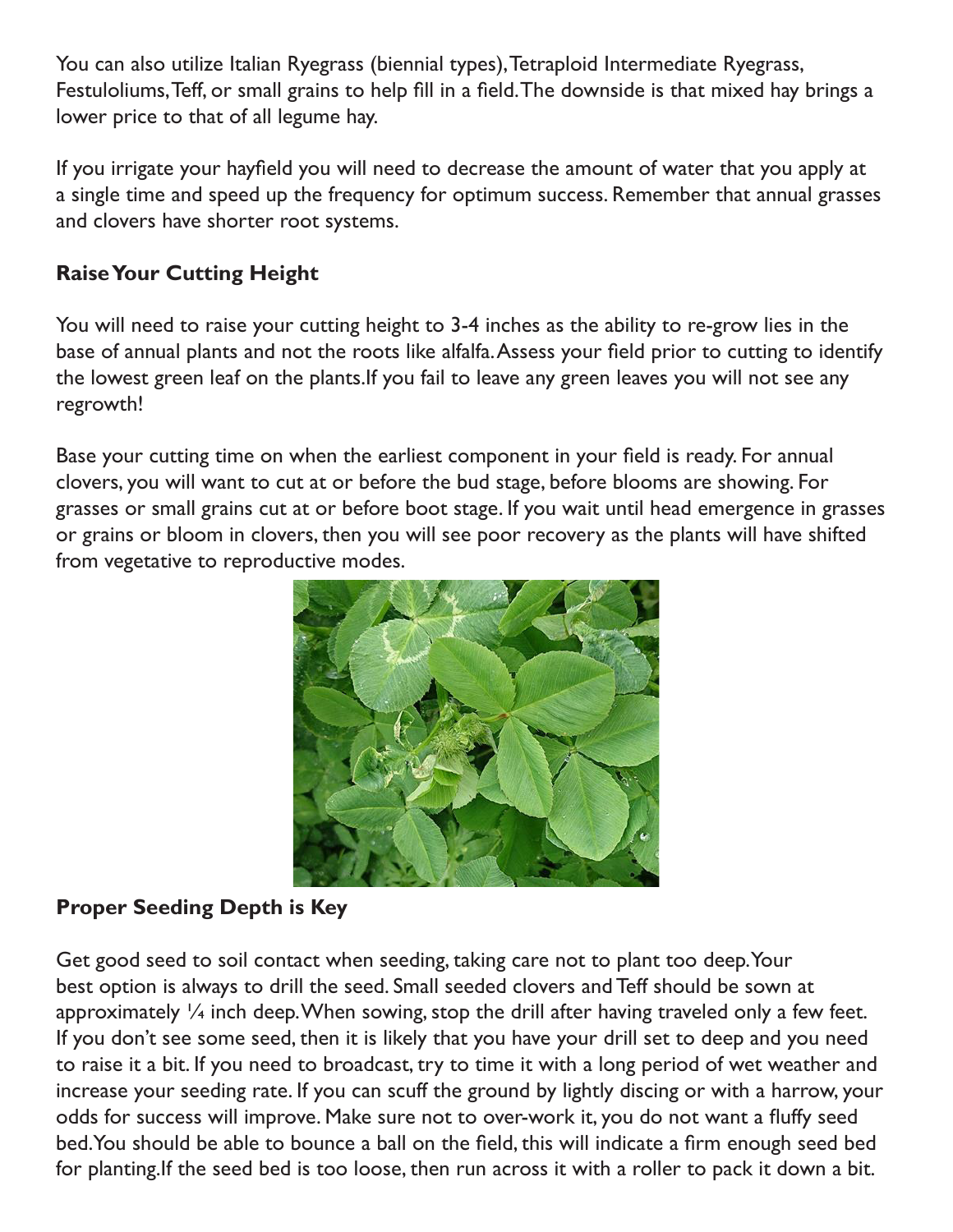In the Fall, you can work up your ground and plant back to alfalfa and the effect of auto-toxicity should be reduced or eliminated.

#### **Pasture Options–**

If your pasture is weak, then it may be time to work it up; however, sometimes you can easily renovate it. First step is to assess your stand (See " Renovating Pastures with Clovers"). If you have a lot of unproductive grasses then it is probably time to start over. If there are a lot of broadleaf weeds, then you can apply a broadleaf herbicide and then drill some improved forage grasses into it to thicken the stand. Spring is an excellent time for seeding Orchardgrass or Tall Fescue. Medium-Late maturity Crown Royale Orchardgrass will provide a lot of flexibility for future use, being suitable for either grazing or hay applications.

Some brassicas are also very good for improving the productivity of the soil as they can produce forage throughout the summer. A couple of pounds per acre can go a long way when it comes to Brassicas so make sure not apply too much seed.

If you need more perennial clover in your pasture, consider utilizing AberLasting Clover. AberLasting is an amazing breakthrough in clover as it combines the establishment speed of a white clover with the resiliency of a Kura clover.Scientists at the Institute of Biological, Environmental, and Rural Sciences in Aberystwyth, Wales were able to successfully cross White Clover with Kura Clover. The resulting variety, AberLasting, features both rhizomes and stolons and as a result is much more hardy than white clover. Unlike Kura Clover, AberLasting will be productive from a forage standpoint the year of seeding.



AberLasting White x Kura Clover